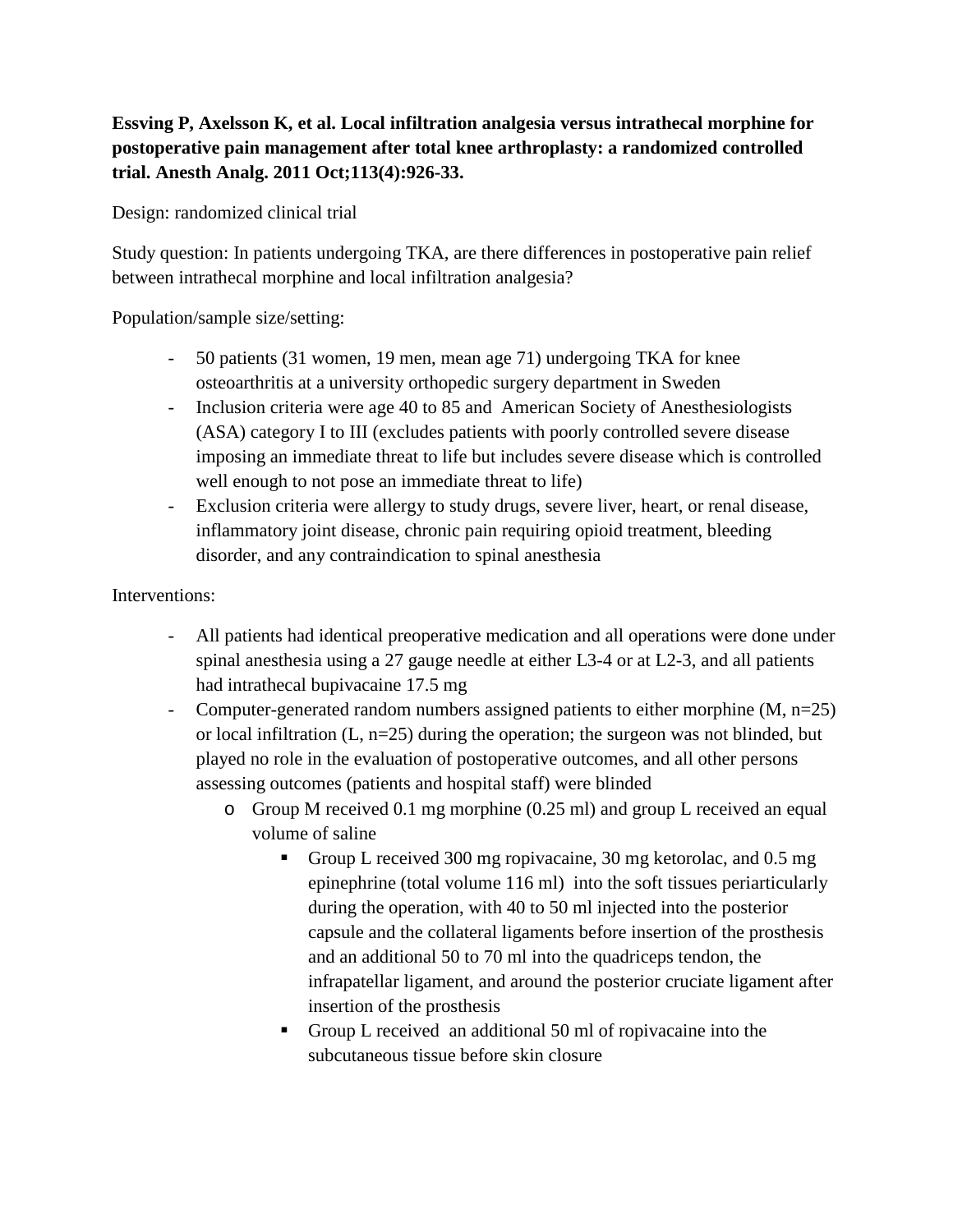- On the first and second postoperative mornings, at 21 and 45 hours after the operations, group L also received additional ropivacaine, ketorolac, and epinephrine via catheter
- For all of the above anesthetic injections received by group L, group M received saline injection by catheter
- Both groups received antibiotics until the catheters were removed at the end of 45 hours, at which time the catheter tips were sent for culture
- o If sensory block was insufficient, the patient was given general anesthesia and excluded from the study

## Outcomes:

- Primary outcome was morphine consumption in the first 48 hours after the operation
- Additional outcomes were
	- o Pain relief at 6, 12, 21, 22, 24, 45, and 46 hours postoperatively, assessed both at rest and on flexion of the knee to 60°
	- o Patient satisfaction on the first two postoperative days and on day 7
	- o Functional recovery assessed by ability to climb stairs and other activities at day 3, at discharge, and at 2 weeks and 3 months postoperatively
	- o Home readiness and hospital stay
	- o Adverse events such as sedation, pruritus, nausea, and vomiting on the first two postop days
- Mean morphine consumption was significantly less in group L (mean of 26 mg) than in Group M (mean of 54 mg) in the first 48 hours
- Pain relief was greater in group L than group M both at rest and with flexion for the first 48 hours, with the median VAS scores on a 100 point scale
	- o At rest, group L had a median VAS of 5 and group M had a median VAS of 20
	- o With knee flexion, group L had a median VAS of 30 versus a median of 59 for group M
	- o With ambulation, group L had a median VAS of 19 versus a median VAS of 58 for group M
- Patient satisfaction was greater in group L on the first postoperative day but not on later days
- Most knee functional scores did not differ between groups, except that more patients in group L were able to climb stairs at 24 hours; the Oxford Knee Score and the EG-5D quality of life score did not differ
- Median hospital length of stay was shorter for group L (3 days) than for group M (4 days)